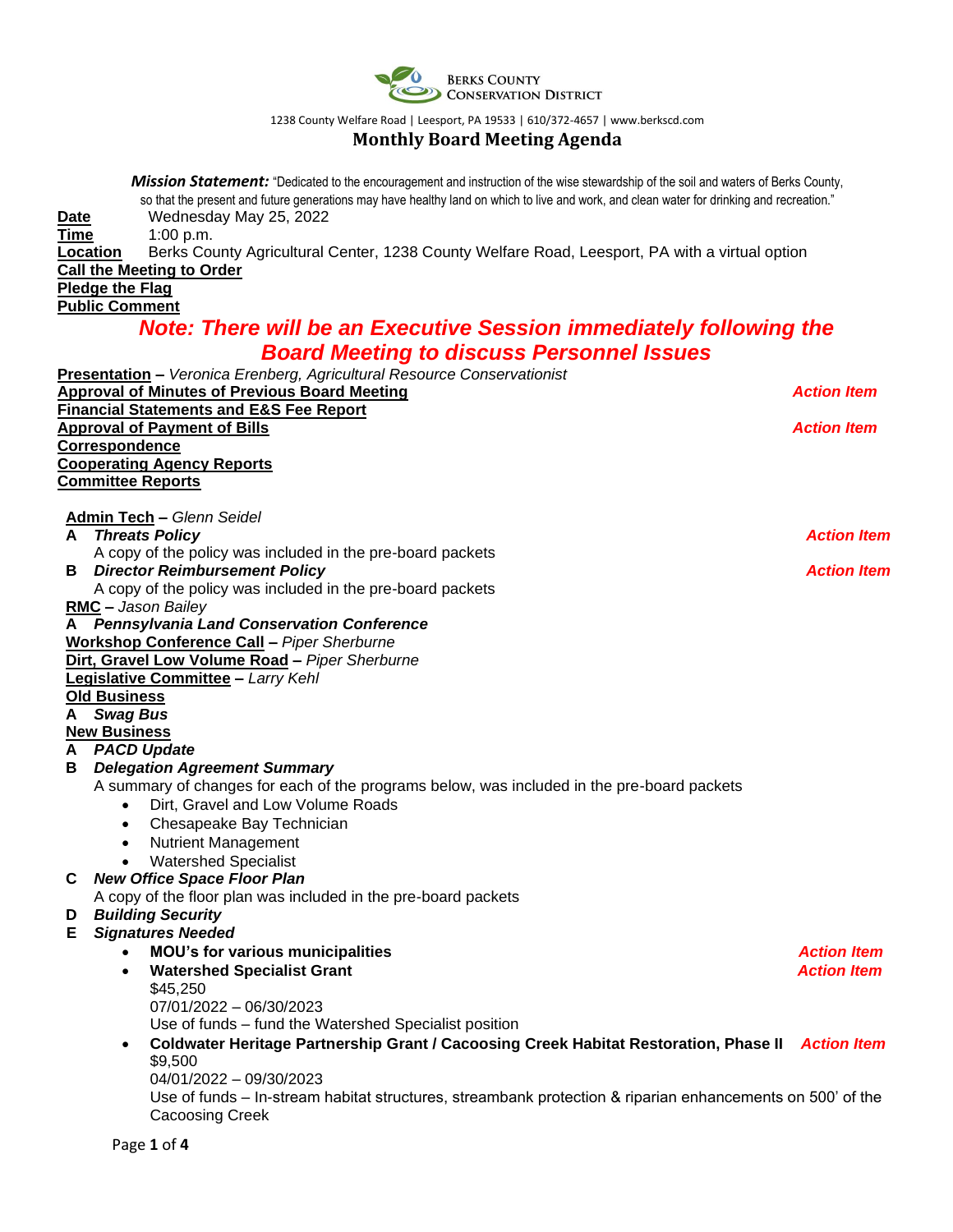

1238 County Welfare Road | Leesport, PA 19533 | 610/372-4657 [| www.berkscd.com](http://www.berkscd.com/)

# **Monthly Board Meeting Agenda**

- **ACT Application for Fund** *Action Item* \$16,225 07/01/2022 – 06/30/2022 Use of funds – fund the ACT position
- **RCPP Supplement Agreement Amendment** *Action Item*
- Adding Jeff Overstreet and travel costs to the original Technical Assistance Implementation (TAI) agreement **F** *Upcoming Events, Conferences, Workshops*
	- **June 29, 2022**
		- Mini-golf, Lunch and Board Meeting at Kauffman's Restaurant
	- **July 20 – 21, 2022**

PACD/SCC Joint Annual Conference – details will be provided when they are available

• **August 8, 2022** Annual Awards and Scholarship Recognition Dinner

## **Nutrient Management Plan Amendments**

| <b>Animal Type &amp; Numbers</b><br><b>Name</b><br><b>Municipality</b> |  | <b>Acres</b> | Plan<br>Type | AEU    | <b>AEU/Acre</b> | <b>Reviewer</b> |                    |
|------------------------------------------------------------------------|--|--------------|--------------|--------|-----------------|-----------------|--------------------|
| Otto Shick<br>Greenwich<br>Swine 1.823                                 |  |              | CAO          | 242.82 | 242.82          | Hanna           |                    |
|                                                                        |  |              |              |        |                 |                 | <b>Action Item</b> |

*The delegated conservation district shall approve, modify or disapprove any NMP within 90 days of receipt of the complete plan.*

- ➢ *The district's action on the plan requires a formal action of the board.*
- ➢ *If a NMP operation plan is disapproved, the NMP operation submitting the plan for the first time shall have 90 days after receipt of a written notice explaining specific reasons for the disapproval to resubmit a revised plan.*

## **SC-1 Requests**

| <b>Name</b>               | OP/OW | Coop | <b>Municipality</b> | Watershed | <b>Acres</b> | Reason                                    |
|---------------------------|-------|------|---------------------|-----------|--------------|-------------------------------------------|
| Tyler & Emily<br>Sensenia | OP/OW |      | Bern                | Tully     | 16           | New farmers.<br>. assistance with pasture |
|                           |       |      |                     |           |              | Action Item                               |

## **Conservation Plans**

| <b>Name</b>                     | <b>Municipality</b> | Acres | Tract# | <b>Planner</b>     |
|---------------------------------|---------------------|-------|--------|--------------------|
| <b>Barry Smith</b><br>Greenwich |                     | 92    | 10904  | Hanna              |
| Leon Burkholder                 | Albany              | 44    | 2202   | Seidel             |
| Leon Burkholder                 | Albany              | 90    | 2237   | Seidel             |
| Wayne Stertzel                  | Upper Tulpehocken   | 64    | 408    | Seidel             |
| Wayne Stertzel                  | Upper Tulpehocken   | 36    | 12145  | Seidel             |
|                                 |                     |       |        | <b>Action Item</b> |

*"The berks County Conservation District concurs with these plans, based on NRCS certification that the plans meet the standards and specifications of the Pennsylvania Field Office Technical Guide for NRCS – "OR AS APPROPRIATE."*

## **Staff Reports**

## **Environmental Education and Outreach Coordinator Update**

- o Finalized PA Envirothon mini-grant
- o Developed marketing for upcoming Education & Outreach events
- $\circ$  Created a vegetated swale film for the PACD mini-grant that will be made available to municipalities
- o Paint the Rain program; Scholarship Program
- o Conservation Celebration; Seedling Sale
- o High School (75 students attended) & Middle School (100 attended) Envirothons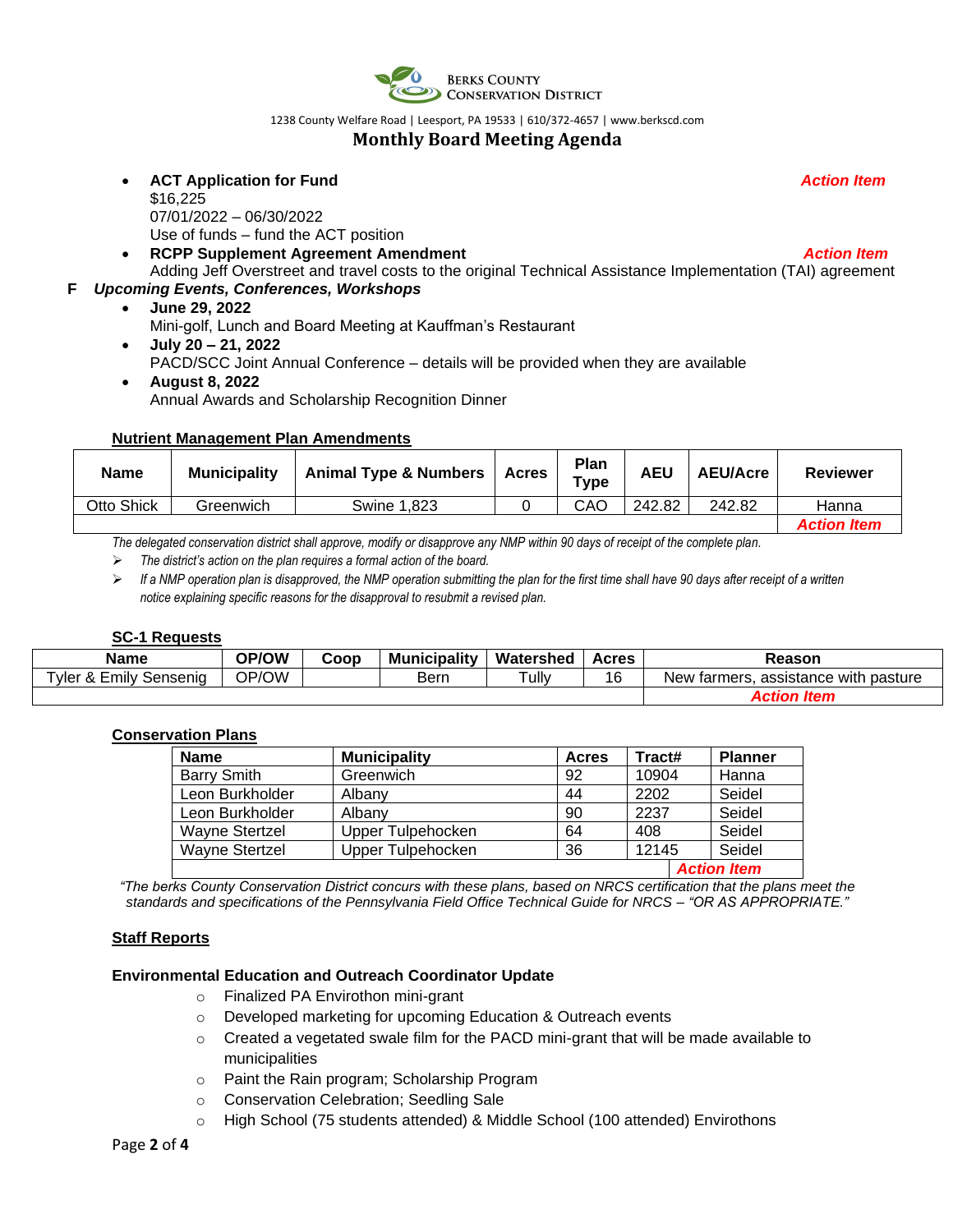

1238 County Welfare Road | Leesport, PA 19533 | 610/372-4657 [| www.berkscd.com](http://www.berkscd.com/)

# **Monthly Board Meeting Agenda**

- o SWAG Bus wrap, working with Horst Signs in Denver
- o Wilson West Middle School Field Day (over 1,000 students attended); Tulpehocken Field Day (over 650 students attended); Kutztown Middle School Field Day
- o Upper Tulpehocken School Trout Release
- o Reading High School Green Courtyard Grand Opening
- o Met with Goggle Works and BCCD staff to discuss partnership for Urban Ag Programs

**Ag Team Update -** Ag Team Summary for work done in April 2022

#### Josh Hanna

- o Reviewed 3 Nutrient Managements Plans
- o Working on Conversation Plans in support of EQIP Contracts
- o Construction checks on 2 different projects
- $\circ$  Administrative work interviewing N.M. applicants; attended various meetings

## Jeff Overstreet

- o Obtained N load reductions, prepared project summary for the NFWF MEB grant
- o Assessing and ranking RCPP applicants
- $\circ$  Performed farm inspections; wrote conservation plans; reviewed Nutrient Management Plans; implementing the Berks County Chesapeake Bay CAP; provided assistance with REAP applications

#### Rita Seidel

- o Wrote Conservation Plans;
- o Managed existing EQIP contracts, assessing & ranked new EQIP/NFWF applications
- o Quarterly & mid-year reporting for NFWF and PACD/NRCS

## Brandy Savani

- $\circ$  Completed 5 status reviews and 1 Nutrient Management Plan technical review
- o RCPP tasks including amendment to the supplement agreement
- o Getting I&Es done for applicants to prepare for the assessment and ranking process

## Veronica Erenberg

- o Attended 3 Nutrient Management trainings
- $\circ$  Continues to review Urban Ag Grant materials and connect with Reading Community partners to discuss Urban Ag and food access initiatives
- o Attended City of Reading Greenhouse meting and visited Goggle Works Center to discuss Urban Agriculture initiatives.

## **Urban Team Update -** Urban Team Summary for work done in April 2022

| # of Projects this<br>Month         |  | Item                              | $+$ / - Compared to<br><b>Last Month</b> |  |  |  |  |
|-------------------------------------|--|-----------------------------------|------------------------------------------|--|--|--|--|
| -7                                  |  | Chapter 102 Applications Received | $-10$                                    |  |  |  |  |
| 3                                   |  | Chapter 105 Applications Received | $-2$                                     |  |  |  |  |
| 25                                  |  | Plan Reviews Received             | $+2$                                     |  |  |  |  |
| 26                                  |  | Inspections Completed (0 NOT)     | $-16$                                    |  |  |  |  |
| 19                                  |  | <b>New Complaints Received</b>    | $+3$                                     |  |  |  |  |
| 13                                  |  | E&S Plans Approvals Issued        | -6                                       |  |  |  |  |
| 4                                   |  | Chapter 102 Permits Issued        | Ξ.                                       |  |  |  |  |
| 3                                   |  | Chapter 105 Permits Issued        | $-2$                                     |  |  |  |  |
| <b>102 Projects Disturbed Acres</b> |  |                                   |                                          |  |  |  |  |
|                                     |  | <b>Project Acres</b>              | <b>Disturbed Acres</b>                   |  |  |  |  |
| <b>Total Disturbances</b>           |  | 21 12                             | 54.08                                    |  |  |  |  |